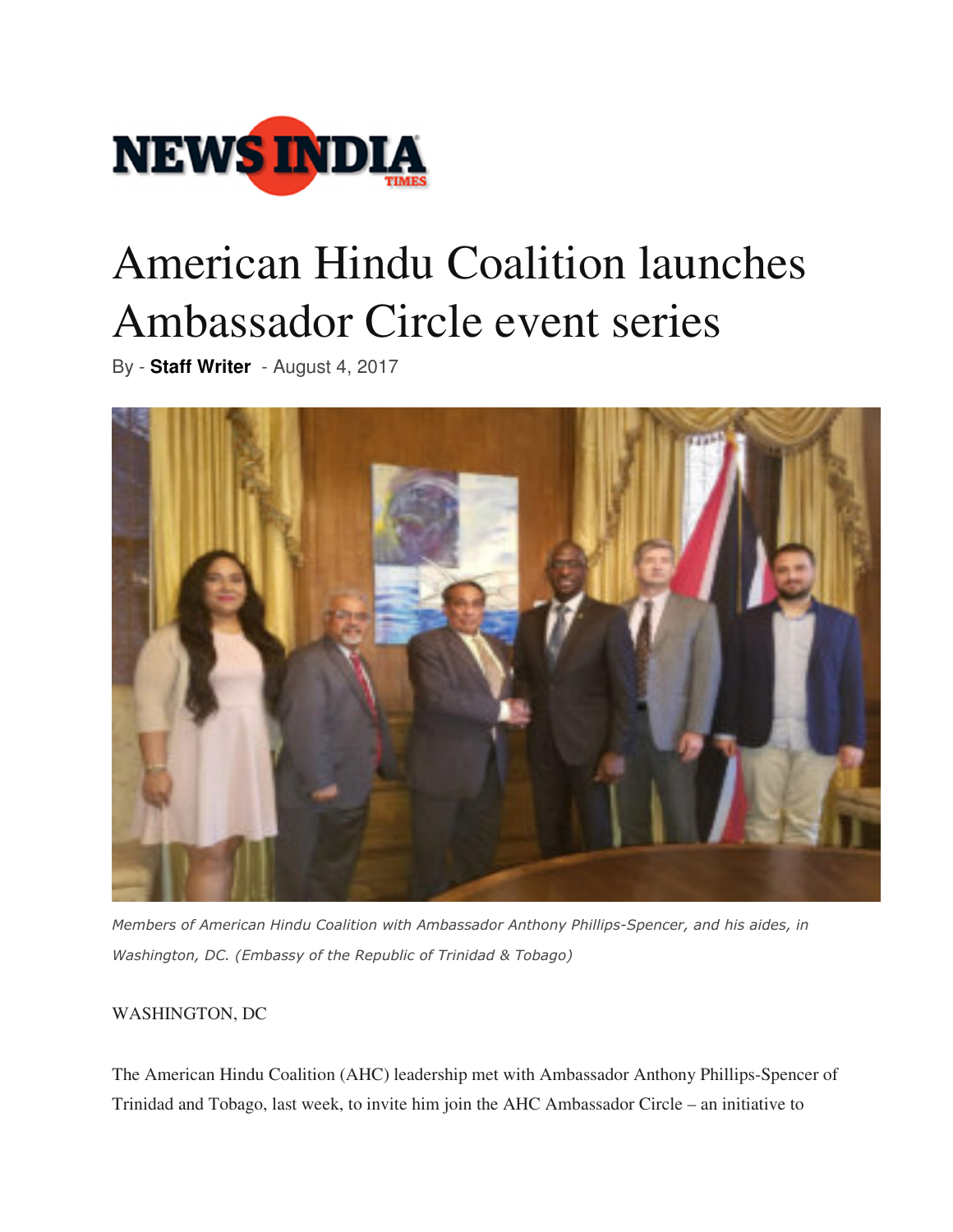connect American Hindus who claim ethnic heritage from more than 15 countries in the world that have sizable Hindu populations. Phillips-Spencer accepted the invitation.

The AHC delegation was comprised of Shekhar Tiwari (Chairman), John Jaggers (Board Member, Political), Alok Srivastava (Executive Committee, Chief of Staff), Nisha Ramracha (Youth Director), and Vincent Bruno (Northeast Regional Grassroots Director). A number of the ambassador's top aides also joined the meeting for a very productive discussion, according to a press release.

During the visit, Tiwari gifted a copy of the Bhagavad Gita to the ambassador. The AHC delegation learned that Trinidad & Tobago is home to nearly 300,000 Hindus who make up more than 20% of the population.

The nation's previous Prime Minister, Kamla Persad-Bissessar, is a practicing Hindu and was the first female prime minister. Being one of the 11 or more nations worldwide with a sizable Hindu population, Hindus from Trinidad & Tobago make up a substantial proportion of the more than 200,000 American Hindus who share Trinidad & Tobago ethnic heritage and are particularly concentrated in the state of New York.

The ambassador and his aides were pleased to learn that AHC was founded to serve as the political advocacy voice in Washington for the three-million strong American Hindus who come from more than 11 different countries and also more than 500,000 Hindu converts who are Americans for many generations.

The growing significance of Hindus in American life and politics is due to their concentrations in swing states such as Florida, Pennsylvania and Virginia. Hindus now have the ability to affect presidential elections.

Hindu donor and voter support have become an imperative to candidates seeking the oval office. For example, in Northern Virginia alone there are 150,000 Hindu voters who cast their ballot regularly. In non-swing states such as New Jersey, New York and California, Hindus still play a large role in gubernatorial, congressional and local elections.